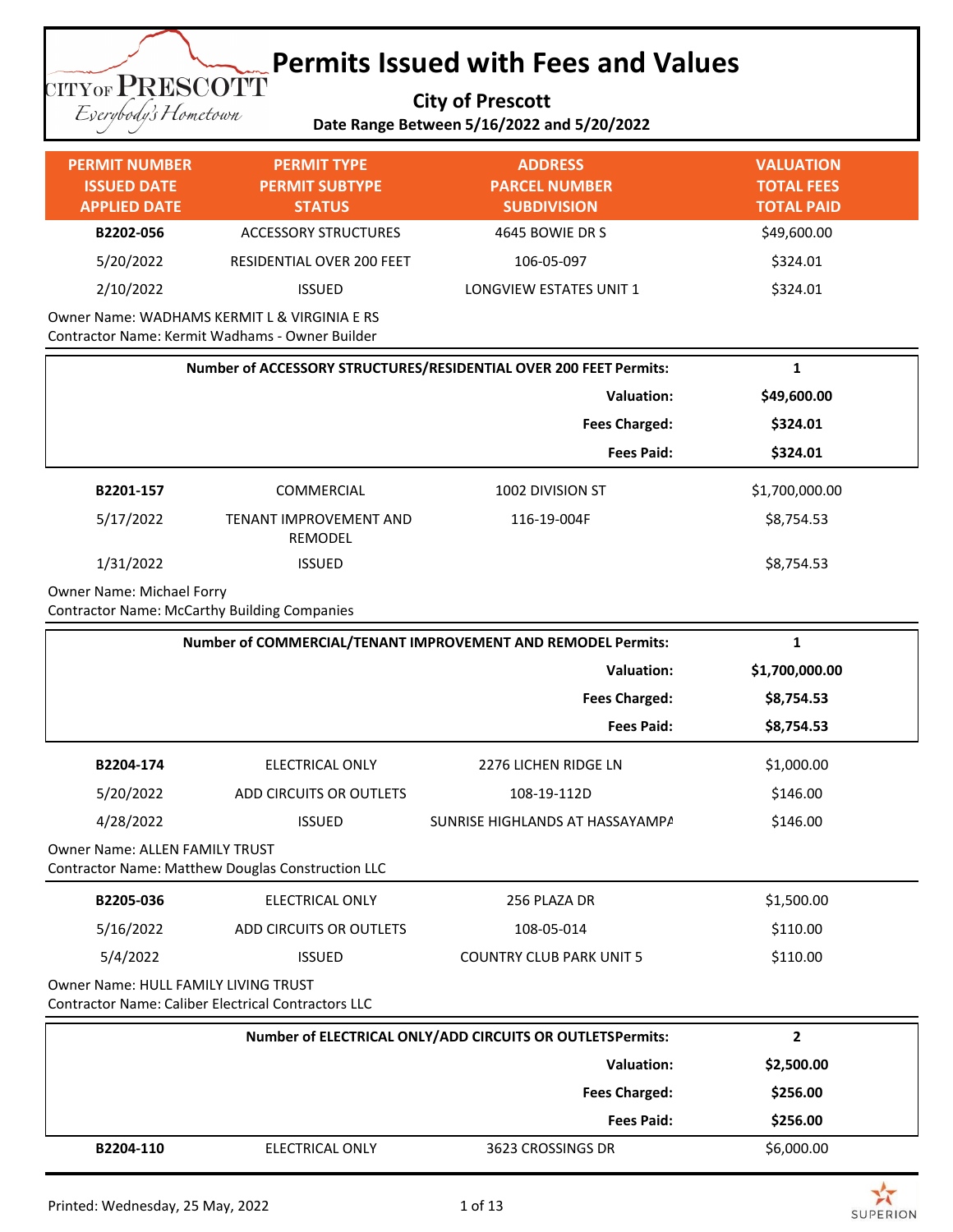**City of Prescott Date Range Between 5/16/2022 and 5/20/2022**

| 5/17/2022 | <b>GENERATOR PLACEMENT</b> | 106-49-017H                                                | \$146.00 |
|-----------|----------------------------|------------------------------------------------------------|----------|
| 4/18/2022 | <b>ISSUED</b>              | CROSSINGS AT WILLOW CREEK<br><b>BUSINESS PARK UNIT 1 L</b> | \$146.00 |

Owner Name: PRESCOTT EXECUTIVE OFFICES LLC Contractor Name: Price Eletric

**TITYOF PRESCOTT** Eserybody's Hometown

|                                                                               |                                                     | Number of ELECTRICAL ONLY/GENERATOR PLACEMENTPermits:                         | $\mathbf{1}$ |
|-------------------------------------------------------------------------------|-----------------------------------------------------|-------------------------------------------------------------------------------|--------------|
|                                                                               |                                                     | <b>Valuation:</b>                                                             | \$6,000.00   |
|                                                                               |                                                     | <b>Fees Charged:</b>                                                          | \$146.00     |
|                                                                               |                                                     | <b>Fees Paid:</b>                                                             | \$146.00     |
| B2205-002                                                                     | <b>ELECTRICAL ONLY</b>                              | 3290 WILLOW BUTTE CIR                                                         | \$3,000.00   |
| 5/18/2022                                                                     | NEW SERVICE ENTRANCE<br>UPGRADE UP TO 200 AMPS      | 103-69-478                                                                    | \$0.00       |
| 5/2/2022                                                                      | <b>ISSUED</b>                                       | <b>GRANITE DELLS ESTATES PHASE 3B</b>                                         | \$0.00       |
| Owner Name: Cable One/Sparklight<br>Contractor Name: Arizona Line Workers LLC |                                                     |                                                                               |              |
| B2205-083                                                                     | <b>ELECTRICAL ONLY</b>                              | 1577 CIMARRON DR                                                              | \$2,000.00   |
| 5/19/2022                                                                     | NEW SERVICE ENTRANCE<br>UPGRADE UP TO 200 AMPS      | 116-26-020                                                                    | \$110.00     |
| 5/11/2022                                                                     | <b>ISSUED</b>                                       | INDIAN HILLS ESTATES 2                                                        | \$110.00     |
| Owner Name: VICENTE FAMILY TRUST<br>Contractor Name: REC Electric LLC         |                                                     |                                                                               |              |
| B2205-109                                                                     | <b>ELECTRICAL ONLY</b>                              | 1918 MEADOWBROOK RD                                                           | \$3,500.00   |
| 5/20/2022                                                                     | NEW SERVICE ENTRANCE<br>UPGRADE UP TO 200 AMPS      | 108-15-010                                                                    | \$110.00     |
| 5/16/2022                                                                     | <b>ISSUED</b>                                       | <b>COUNTRY CLUB PARK UNIT 6</b>                                               | \$110.00     |
| <b>Contractor Name: Cobb Company LLC</b>                                      | Owner Name: JOHNSTON EDWARD JAMES & SAUNDRA JEAN RS |                                                                               |              |
|                                                                               |                                                     | Number of ELECTRICAL ONLY/NEW SERVICE ENTRANCE UPGRADE UP TO 200 AMPSPermits: | 3            |
|                                                                               |                                                     | <b>Valuation:</b>                                                             | \$8,500.00   |
|                                                                               |                                                     | <b>Fees Charged:</b>                                                          | \$220.00     |
|                                                                               |                                                     | <b>Fees Paid:</b>                                                             | \$220.00     |
| B2204-168                                                                     | ELECTRICAL ONLY                                     | 2912 VINNY DR                                                                 | \$11,000.00  |
| 5/17/2022                                                                     | PHOTOVOLTAIC OR SOLAR                               | 106-46-065                                                                    | \$146.00     |
| 4/28/2022                                                                     | <b>ISSUED</b>                                       | VISTA VERDE ESTATES UNIT 2                                                    | \$146.00     |
| Owner Name: GORBACH CATHERINE MARIE<br>Contractor Name: Vision Solar LLC      |                                                     |                                                                               |              |
| B2204-184                                                                     | ELECTRICAL ONLY                                     | 1351 SAMANTHA ST                                                              | \$43,974.00  |
| 5/18/2022                                                                     | PHOTOVOLTAIC OR SOLAR                               | 106-47-033                                                                    | \$255.35     |

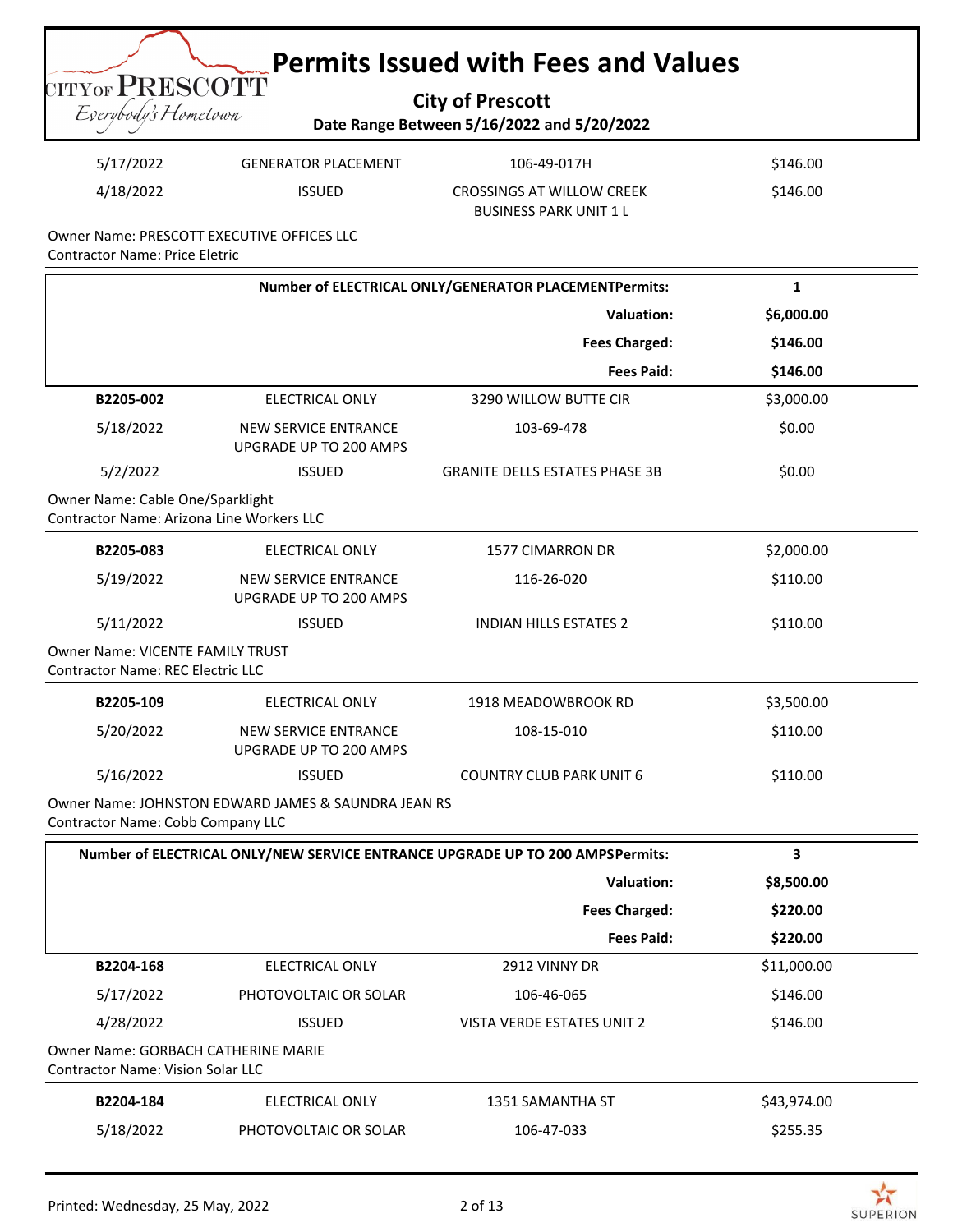| <b>City of Prescott</b>                    |  |
|--------------------------------------------|--|
| Date Range Between 5/16/2022 and 5/20/2022 |  |

|                                          | $\operatorname{CITYOF} \mathbf{PRESCOTT}$<br><b>City of Prescott</b><br>Eserybody's Hometown<br>Date Range Between 5/16/2022 and 5/20/2022 |                                                            |             |  |  |
|------------------------------------------|--------------------------------------------------------------------------------------------------------------------------------------------|------------------------------------------------------------|-------------|--|--|
| 4/30/2022                                | <b>ISSUED</b>                                                                                                                              | <b>NORTH LAKE</b>                                          | \$255.35    |  |  |
| Owner Name: STOWERS DAN L & JEAN C TRUST | Contractor Name: FREEDOM FOREVER ARIZONA LLC                                                                                               |                                                            |             |  |  |
| B2204-185                                | <b>ELECTRICAL ONLY</b>                                                                                                                     | 3100 SHEKINAH DR                                           | \$26,510.00 |  |  |
| 5/18/2022                                | PHOTOVOLTAIC OR SOLAR                                                                                                                      | 106-18-224                                                 | \$175.79    |  |  |
| 4/30/2022                                | <b>ISSUED</b>                                                                                                                              | <b>WILLOW LAKE ESTATES UNIT 2</b><br>AMENDED               | \$175.79    |  |  |
| Owner Name: MOORE DOUGLAS M & JILL M RS  | Contractor Name: FREEDOM FOREVER ARIZONA LLC                                                                                               |                                                            |             |  |  |
| B2205-008                                | <b>ELECTRICAL ONLY</b>                                                                                                                     | 1365 WARBLER WAY                                           | \$11,235.00 |  |  |
| 5/17/2022                                | PHOTOVOLTAIC OR SOLAR                                                                                                                      | 102-04-123                                                 | \$146.00    |  |  |
| 5/2/2022                                 | <b>ISSUED</b>                                                                                                                              | <b>ANTELOPE CROSSING PHASE 2</b>                           | \$146.00    |  |  |
| Owner Name: KENNEDY ROVENA R & JAMES RS  | <b>Contractor Name: Sunrun Installation Services Inc</b>                                                                                   |                                                            |             |  |  |
| B2205-013                                | <b>ELECTRICAL ONLY</b>                                                                                                                     | 5241 COPPER RIDGE DR                                       | \$41,568.00 |  |  |
| 5/18/2022                                | PHOTOVOLTAIC OR SOLAR                                                                                                                      | 103-69-203                                                 | \$244.38    |  |  |
| 5/3/2022                                 | <b>ISSUED</b>                                                                                                                              | <b>GRANITE DELLS ESTATES PHASE 2A</b><br>AND <sub>2B</sub> | \$244.38    |  |  |
|                                          | Owner Name: DROESSLER LARRY E & GLORIA M RS<br>Contractor Name: FREEDOM FOREVER ARIZONA LLC                                                |                                                            |             |  |  |
| B2205-014                                | <b>ELECTRICAL ONLY</b>                                                                                                                     | 1759 KNOLL DR                                              | \$25,161.00 |  |  |
| 5/18/2022                                |                                                                                                                                            |                                                            |             |  |  |
|                                          | PHOTOVOLTAIC OR SOLAR                                                                                                                      | 106-39-024                                                 | \$169.63    |  |  |
| 5/3/2022                                 | <b>ISSUED</b>                                                                                                                              | <b>CRESTVIEW ESTATES UNIT 1</b>                            | \$169.63    |  |  |
|                                          | Owner Name: SIMON DAVID A & MARGARET K RS<br>Contractor Name: FREEDOM FOREVER ARIZONA LLC                                                  |                                                            |             |  |  |
| B2205-015                                | <b>ELECTRICAL ONLY</b>                                                                                                                     | 1815 COYOTE RD                                             | \$27,734.00 |  |  |
| 5/18/2022                                | PHOTOVOLTAIC OR SOLAR                                                                                                                      | 107-12-325                                                 | \$181.36    |  |  |
| 5/3/2022                                 | <b>ISSUED</b>                                                                                                                              | HIDDEN VALLEY RANCH PHASE 7                                | \$181.36    |  |  |
| Owner Name: PRINCE MARY LOU &            | Contractor Name: FREEDOM FOREVER ARIZONA LLC                                                                                               |                                                            |             |  |  |
| B2205-027                                | <b>ELECTRICAL ONLY</b>                                                                                                                     | 1708 TRINITY ROSE DR                                       | \$7,729.60  |  |  |
| 5/18/2022                                | PHOTOVOLTAIC OR SOLAR                                                                                                                      | 106-18-712                                                 | \$146.00    |  |  |
| 5/4/2022                                 | <b>ISSUED</b>                                                                                                                              | PINNACLE 3 AT PRESCOTT LAKES                               | \$146.00    |  |  |
|                                          | Owner Name: STUTZKE GLORIA M REVOCABLE TRUST<br><b>Contractor Name: Sunrun Installation Services Inc.</b>                                  |                                                            |             |  |  |
| B2205-028                                | ELECTRICAL ONLY                                                                                                                            | 416 BRUCES CORNER ST                                       | \$14,507.32 |  |  |
| 5/19/2022                                | PHOTOVOLTAIC OR SOLAR                                                                                                                      | 116-11-030                                                 | \$121.10    |  |  |

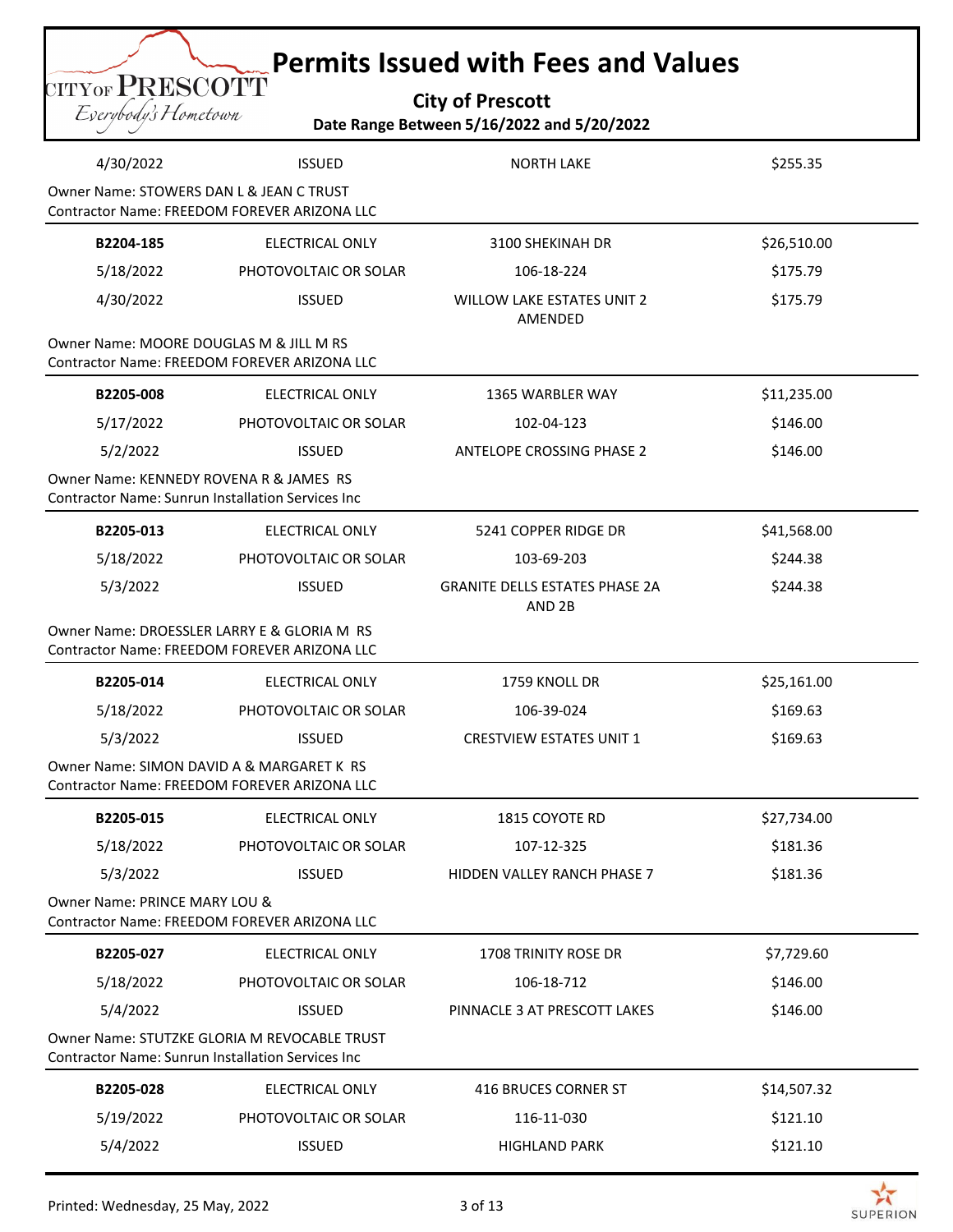**City of Prescott Date Range Between 5/16/2022 and 5/20/2022**

### Owner Name: MARTINEZ DAWN MARIE & MARTIN ADRIAN JT Contractor Name: Sunrun Installation Services Inc

CITYOF PRESCOTT Eserybody's Hometown

| B2205-040                                                                   | <b>ELECTRICAL ONLY</b>                       | <b>36 PERKINS DR</b>                                       | \$21,094.50  |
|-----------------------------------------------------------------------------|----------------------------------------------|------------------------------------------------------------|--------------|
| 5/19/2022                                                                   | PHOTOVOLTAIC OR SOLAR                        | 102-13-024                                                 | \$151.10     |
| 5/5/2022                                                                    | <b>ISSUED</b>                                | <b>ANTELOPE HILLS AMENDED 2</b>                            | \$151.10     |
| Owner Name: CHRISTIAN JUDY E (BD)<br><b>Contractor Name: Icon Power LLC</b> |                                              |                                                            |              |
| B2205-050                                                                   | <b>ELECTRICAL ONLY</b>                       | 1039 LUPINE LN                                             | \$7,800.00   |
| 5/20/2022                                                                   | PHOTOVOLTAIC OR SOLAR                        | 106-02-141                                                 | \$146.00     |
| 5/6/2022                                                                    | <b>ISSUED</b>                                | PINON OAKS UNIT 3 PHASE 1                                  | \$146.00     |
| Owner Name: WEBSTER-ADKINS TRUST<br>Contractor Name: ONEWORLDENERGY LLC     |                                              |                                                            |              |
| B2205-052                                                                   | <b>ELECTRICAL ONLY</b>                       | 5253 COPPER RIDGE DR                                       | \$13,741.00  |
| 5/20/2022                                                                   | PHOTOVOLTAIC OR SOLAR                        | 103-69-201                                                 | \$146.00     |
| 5/9/2022                                                                    | <b>ISSUED</b>                                | <b>GRANITE DELLS ESTATES PHASE 2A</b><br>AND <sub>2B</sub> | \$146.00     |
| Owner Name: SMITH PAUL B & SONGO H RS                                       | Contractor Name: FREEDOM FOREVER ARIZONA LLC |                                                            |              |
| B2205-063                                                                   | ELECTRICAL ONLY                              | 2804 FRISCO PEAKS DR                                       | \$5,000.00   |
| 5/20/2022                                                                   | PHOTOVOLTAIC OR SOLAR                        | 106-24-013                                                 | \$146.00     |
| 5/9/2022                                                                    | <b>ISSUED</b>                                | <b>VALLEY VIEW</b>                                         | \$146.00     |
| Owner Name: OLIVER DEVIN M &<br>Contractor Name: ONEWORLDENERGY LLC         |                                              |                                                            |              |
|                                                                             |                                              | Number of ELECTRICAL ONLY/PHOTOVOLTAIC OR SOLARPermits:    | 13           |
|                                                                             |                                              | <b>Valuation:</b>                                          | \$257,054.42 |
|                                                                             |                                              | <b>Fees Charged:</b>                                       | \$2,174.71   |
|                                                                             |                                              | <b>Fees Paid:</b>                                          | \$2,174.71   |
| FIRE2205-006                                                                | FIRE SPECIAL INSPECTIONS                     | 119 W GOODWIN ST                                           | \$0.00       |
| 5/19/2022                                                                   | SPECIAL EVENT INSPECTIONS                    | 109-02-072                                                 | \$75.00      |
| 5/9/2022                                                                    | <b>FINALED</b>                               | PRESCOTT ORIGINAL TOWNSITE                                 | \$75.00      |
| Owner Name: 119 GOODWIN LLC<br><b>Contractor Name:</b>                      |                                              |                                                            |              |
| FIRE2205-010                                                                | FIRE SPECIAL INSPECTIONS                     | 119 W GOODWIN ST                                           | \$0.00       |
| 5/18/2022                                                                   | SPECIAL EVENT INSPECTIONS                    | 109-02-072                                                 | \$75.00      |
| 5/12/2022                                                                   | <b>FINALED</b>                               | PRESCOTT ORIGINAL TOWNSITE                                 | \$75.00      |
| Owner Name: 119 GOODWIN LLC<br><b>Contractor Name:</b>                      |                                              |                                                            |              |

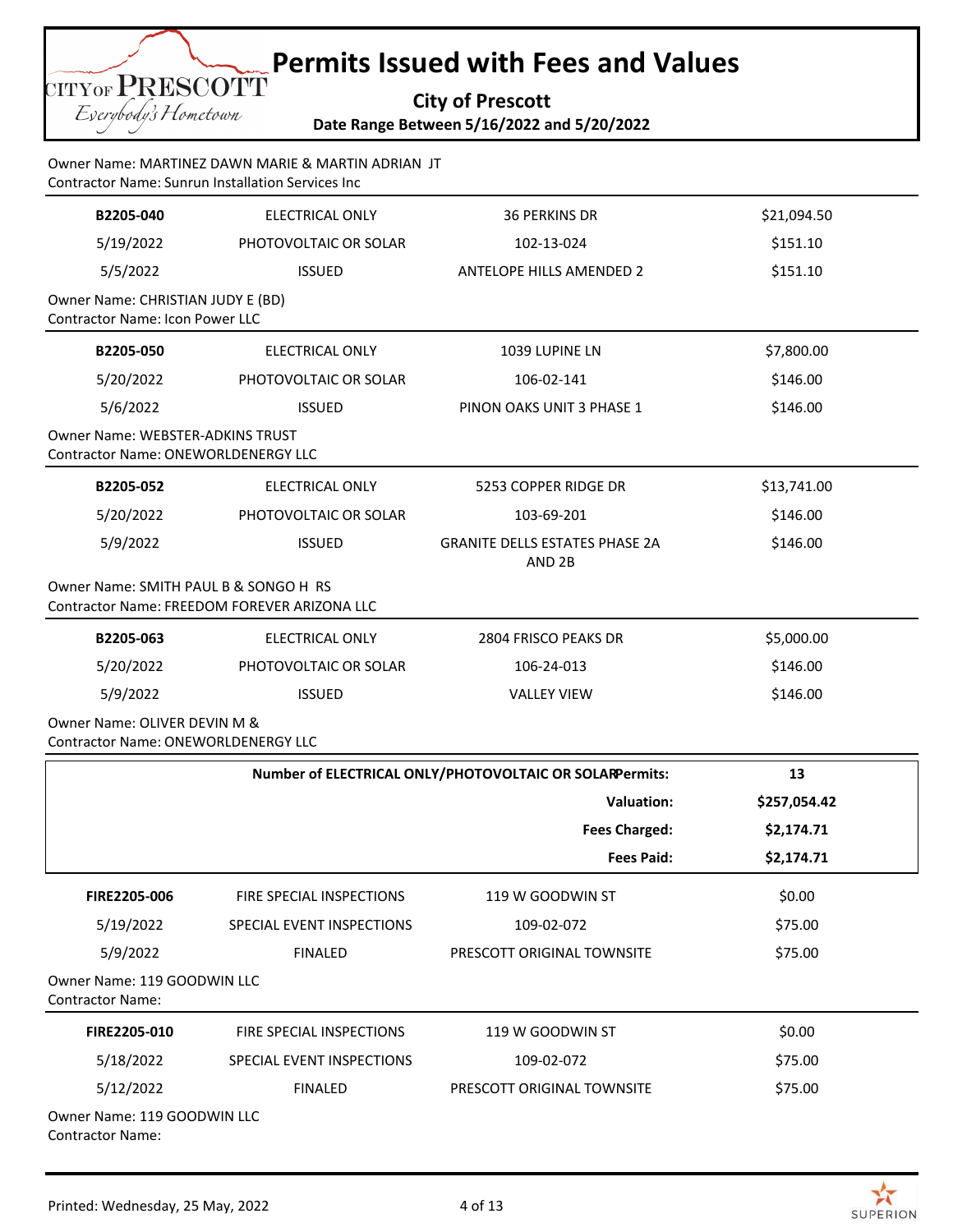**City of Prescott Date Range Between 5/16/2022 and 5/20/2022**

**Number of FIRE SPECIAL INSPECTIONS/SPECIAL EVENT INSPECTIONS Permits: 2 Valuation: \$0.00 Fees Charged: \$150.00 Fees Paid: \$150.00 FIRE2205-013** FIRE SPECIAL INSPECTIONS 914 E GURLEY ST \$0.00 5/18/2022 STATE AND HEALTH SERVICES AND COUNTY 114-04-035A \$75.00 5/18/2022 FINALED JOSLIN WHIPPLE SUBDIVISION \$75.00 Owner Name: KAIBABINA LLC Contractor Name: **FIRE2205-015** FIRE SPECIAL INSPECTIONS 1000 AINSWORTH DR \$0.00 5/19/2022 STATE AND HEALTH SERVICES AND COUNTY 115-09-081 \$75.00 5/19/2022 ISSUED AINSWORTH TRACT \$75.00 Owner Name: G M WORSLEY INC Contractor Name: **Number of FIRE SPECIAL INSPECTIONS/STATE AND HEALTH SERVICES AND COUNTYPermits:** 2  **Valuation: \$0.00 Fees Charged: \$150.00 Fees Paid: \$150.00**

| FIRE2203-015                | FIRE SPRINKLERS AND ALARMS                             | 1519 W GURLEY ST      | \$1,500.00 |
|-----------------------------|--------------------------------------------------------|-----------------------|------------|
| 5/17/2022                   | AUTOMATIC FIRE SPRINKLER<br>SYSTEM - ONLY - COMMERCIAL | 111-08-038C           | \$225.00   |
| 3/11/2022                   | <b>RECORD CLOSED</b>                                   | <b>IDYLWILD TRACT</b> | \$225.00   |
| <b>Contractor Name:</b>     | Owner Name: PASQUALE GIUSEPPE 2001 TRUST UI &          |                       |            |
| FIRE2205-001                | FIRE SPRINKLERS AND ALARMS                             | 1035 SCOTT DR         | \$800.00   |
| 5/20/2022                   | AUTOMATIC FIRE SPRINKLER<br>SYSTEM - ONLY - COMMERCIAL | 116-24-002B           | \$225.00   |
| 5/2/2022                    | <b>RECORD CLOSED</b>                                   | <b>LAS FUENTES</b>    | \$225.00   |
| <b>Owner Name: LFRV LLC</b> |                                                        |                       |            |

Contractor Name:

**TITYOF PRESCOTT** Eserybody's Hometown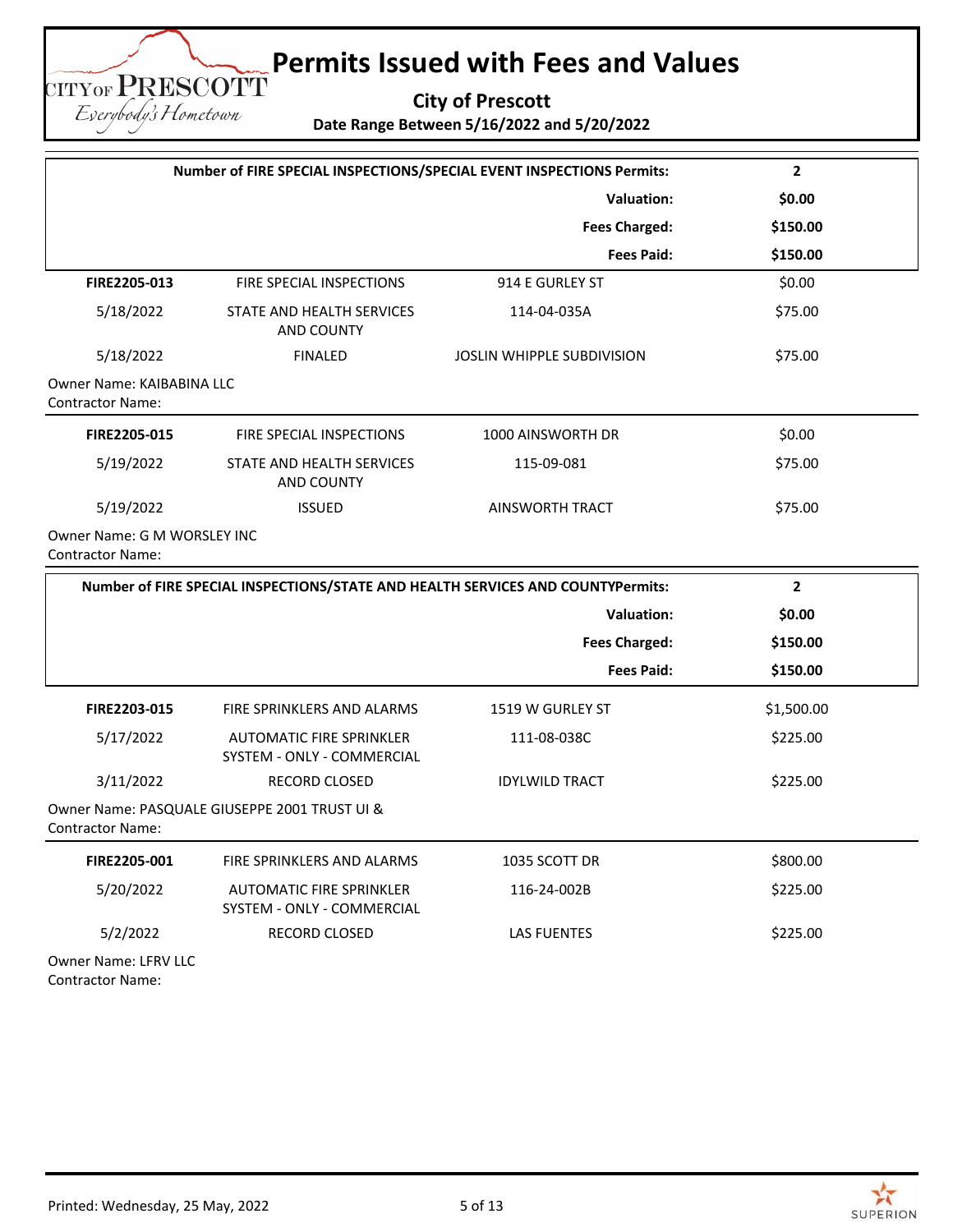**City of Prescott**

**Date Range Between 5/16/2022 and 5/20/2022**

|                                                                  | Number of FIRE SPRINKLERS AND ALARMS/AUTOMATIC FIRE SPRINKLER SYSTEM - ONLY -<br><b>COMMERCIAL Permits:</b> |                                                                                                       | $\mathbf{2}$ |
|------------------------------------------------------------------|-------------------------------------------------------------------------------------------------------------|-------------------------------------------------------------------------------------------------------|--------------|
|                                                                  | <b>Valuation:</b>                                                                                           |                                                                                                       | \$2,300.00   |
|                                                                  |                                                                                                             | <b>Fees Charged:</b>                                                                                  | \$450.00     |
|                                                                  |                                                                                                             | <b>Fees Paid:</b>                                                                                     | \$450.00     |
| FIRE2104-010                                                     | FIRE SPRINKLERS AND ALARMS                                                                                  | 594 AUTUMN OAK WAY                                                                                    | \$0.00       |
| 5/18/2022                                                        | <b>AUTOMATIC FIRE SPRINKLER</b><br>SYSTEM - RESIDENTIAL                                                     | 112-10-153                                                                                            | \$225.00     |
| 4/21/2021                                                        | RECORD CLOSED                                                                                               | RANCH AT PRESCOTT UNIT 5                                                                              | \$225.00     |
| Owner Name: VANDEHEY DAVID C &<br><b>Contractor Name:</b>        |                                                                                                             |                                                                                                       |              |
| FIRE2202-008                                                     | FIRE SPRINKLERS AND ALARMS                                                                                  | 1020 SUNRISE BLVD                                                                                     | \$0.00       |
| 5/19/2022                                                        | <b>AUTOMATIC FIRE SPRINKLER</b><br>SYSTEM - RESIDENTIAL                                                     | 103-18-183                                                                                            | \$225.00     |
| 2/3/2022                                                         | <b>ISSUED</b>                                                                                               | YAVAPAI HILLS UNIT 8                                                                                  | \$225.00     |
| Owner Name: IRON DOORS ARIZONA LLC<br><b>Contractor Name:</b>    |                                                                                                             |                                                                                                       |              |
| FIRE2205-014                                                     | FIRE SPRINKLERS AND ALARMS                                                                                  | <b>1374 DALKE POINT</b>                                                                               | \$0.00       |
| 5/20/2022                                                        | <b>AUTOMATIC FIRE SPRINKLER</b><br>SYSTEM - RESIDENTIAL                                                     | 115-10-342                                                                                            | \$225.00     |
| 5/18/2022                                                        | RECORD CLOSED                                                                                               | <b>ENCHANTED CANYON REPLAT LOTS 54</b><br>-61 AND PORTIONS TRACT A                                    | \$225.00     |
| Owner Name: RICHTER-WEST LIVING TRUST<br><b>Contractor Name:</b> |                                                                                                             |                                                                                                       |              |
|                                                                  |                                                                                                             | Number of FIRE SPRINKLERS AND ALARMS/AUTOMATIC FIRE SPRINKLER SYSTEM - RESIDENTIAL<br><b>Permits:</b> | 3            |
|                                                                  |                                                                                                             | <b>Valuation:</b>                                                                                     | \$0.00       |
|                                                                  |                                                                                                             | <b>Fees Charged:</b>                                                                                  | \$675.00     |
|                                                                  |                                                                                                             | <b>Fees Paid:</b>                                                                                     | \$675.00     |
| FIRE2101-019                                                     | FIRE SPRINKLERS AND ALARMS                                                                                  | 2220 TAXI WAY                                                                                         | \$5,500.00   |
| 5/18/2022                                                        | FIRE ALARM AND DETECTION<br>SYSTEM - ONLY - COMMERCIAL                                                      | 102-03-072                                                                                            | \$415.00     |
| 1/21/2021                                                        | RECORD CLOSED                                                                                               | PRESCOTT REGIONAL AIRPARK &                                                                           | \$415.00     |

 $\geq$ **SUPERION** 

**TITYOF PRESCOTT** Eserybody's Hometown

COMM CENTER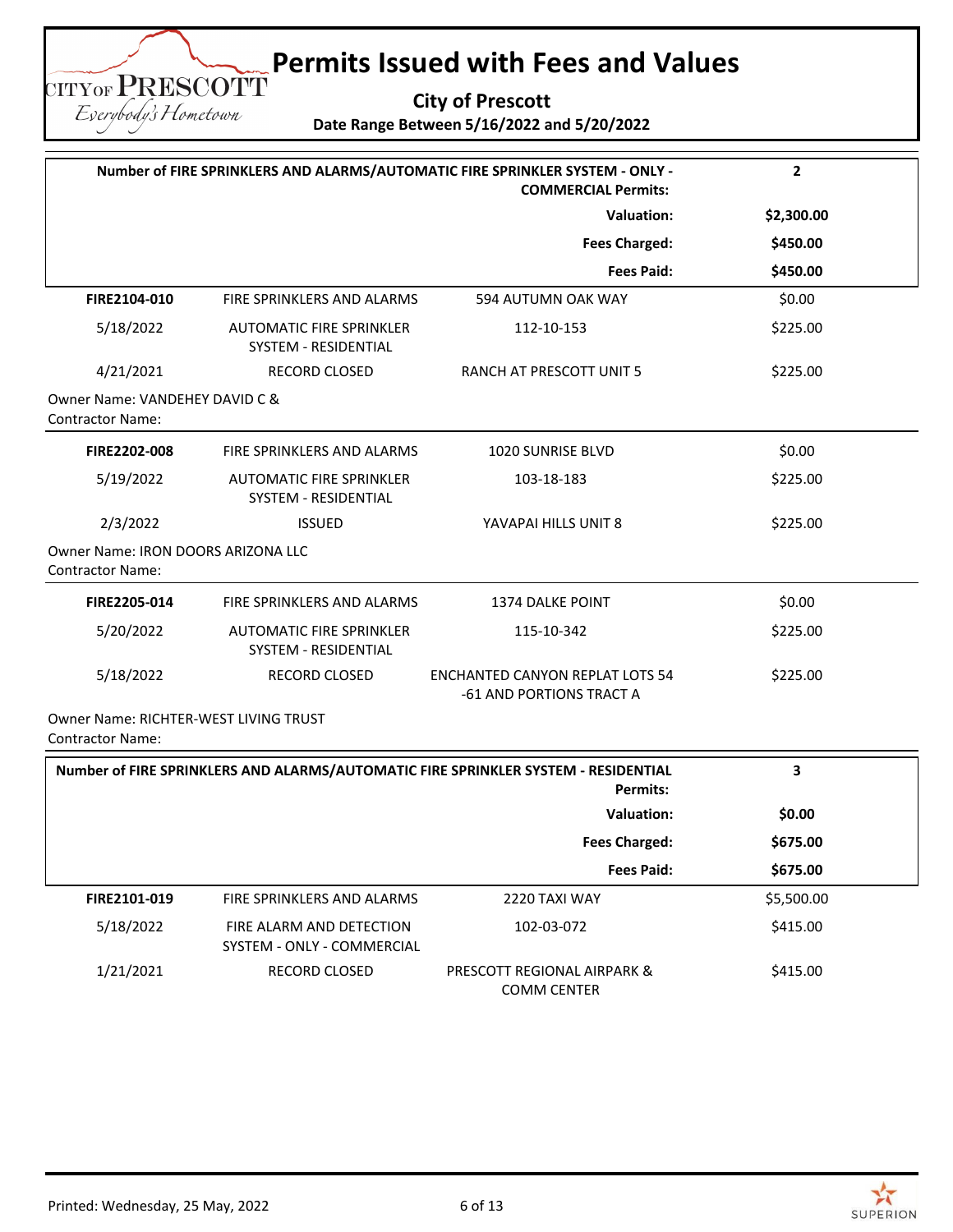

Owner Name: INVESTMENT POTENTIAL LLC Contractor Name:

| FIRE2204-014            | FIRE SPRINKLERS AND ALARMS                             | 710 6TH ST       | \$3,443.00 |
|-------------------------|--------------------------------------------------------|------------------|------------|
| 5/20/2022               | FIRE ALARM AND DETECTION<br>SYSTEM - ONLY - COMMERCIAL | 113-01-050E      | \$225.00   |
| 4/18/2022               | RECORD CLOSED                                          | DAMERON PARK ADD | \$225.00   |
| Owner Name: ABC Carstar |                                                        |                  |            |

Contractor Name:

| Number of FIRE SPRINKLERS AND ALARMS/FIRE ALARM AND DETECTION SYSTEM - ONLY -<br><b>COMMERCIAL Permits:</b> |                                  | 2                                              |             |
|-------------------------------------------------------------------------------------------------------------|----------------------------------|------------------------------------------------|-------------|
|                                                                                                             |                                  | Valuation:                                     | \$8,943.00  |
|                                                                                                             |                                  | <b>Fees Charged:</b>                           | \$640.00    |
|                                                                                                             |                                  | <b>Fees Paid:</b>                              | \$640.00    |
| <b>ENG2201-022</b>                                                                                          | <b>GRADING AND DRAINAGE ONLY</b> | 2160 SERENITY WAY                              | \$28,672.00 |
| 5/20/2022                                                                                                   | SINGLE SITE RESIDENTIAL          | 115-10-162                                     | \$598.34    |
| 1/24/2022                                                                                                   | <b>ISSUED</b>                    | <b>FOREST TRAILS UNIT 4 PHASE 5</b><br>AMENDED | \$598.34    |

Owner Name: Frank and Tina Newman Contractor Name: Terra Sole Outdoor

| Number of GRADING AND DRAINAGE ONLY/SINGLE SITE RESIDENTIAL Permits: |                                              |                                                  |                |
|----------------------------------------------------------------------|----------------------------------------------|--------------------------------------------------|----------------|
|                                                                      | Valuation:<br><b>Fees Charged:</b>           |                                                  | \$28,672.00    |
|                                                                      |                                              |                                                  | \$598.34       |
|                                                                      |                                              | <b>Fees Paid:</b>                                | \$598.34       |
| ENG2110-011                                                          | <b>GRADING DRAINAGE AND</b><br>UTILITY COMBO | 5430 LANDMARK LN                                 | \$1,500,000.00 |
| 5/18/2022                                                            | SINGLE SITE                                  | 102-06-207T                                      | \$5,482.11     |
| 10/7/2021                                                            | <b>ISSUED</b>                                | <b>CENTERPOINTE WEST COMMERCE</b><br><b>PARK</b> | \$5,482.11     |

Owner Name: C POINT WEST LLC Contractor Name: Loven Contracting

|           | Number of GRADING DRAINAGE AND UTILITY COMBO/SINGLE SITE Permits: |                                                              |                |
|-----------|-------------------------------------------------------------------|--------------------------------------------------------------|----------------|
|           |                                                                   | Valuation:                                                   | \$1,500,000.00 |
|           |                                                                   | <b>Fees Charged:</b>                                         | \$5,482.11     |
|           |                                                                   | <b>Fees Paid:</b>                                            | \$5,482.11     |
| B2204-085 | <b>MECHANICAL ONLY</b>                                            | 118 E CARLETON ST A                                          | \$46,963.00    |
| 5/16/2022 | <b>HVAC REPLACE LIKE FOR LIKE</b>                                 | 109-01-081                                                   | \$268.96       |
| 4/15/2022 | <b>ISSUED</b>                                                     | PRESCOTT ORIGINAL TOWNSITE<br>REPLAT BLOCK 21 LOTS 21 AND 23 | \$268.96       |

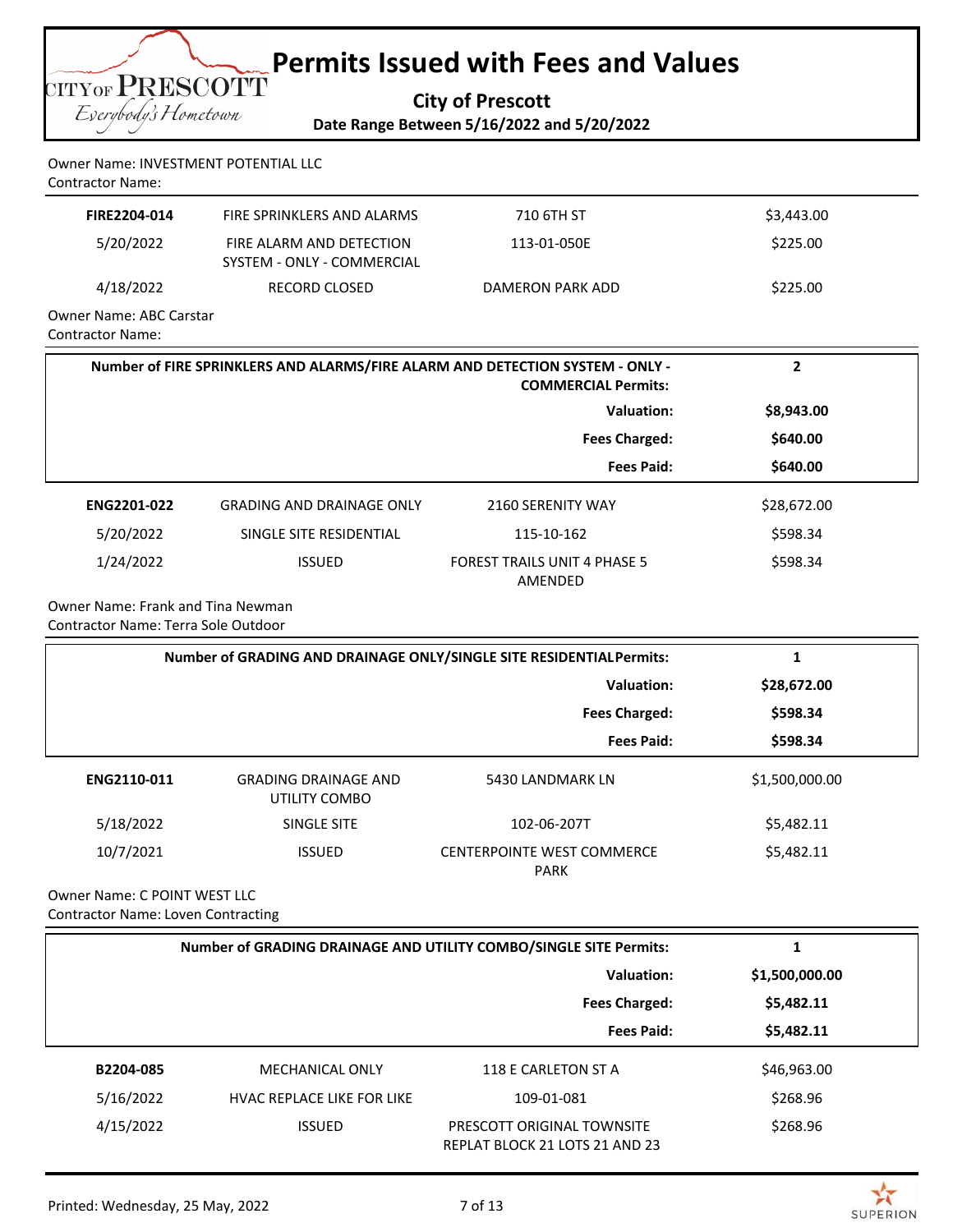

Owner Name: 6801 PROPERTIES Contractor Name: Moyers Heating and Cooling Inc

| Number of MECHANICAL ONLY/HVAC REPLACE LIKE FOR LIKEPermits: |                                                        |                                                 | 1              |
|--------------------------------------------------------------|--------------------------------------------------------|-------------------------------------------------|----------------|
|                                                              |                                                        | <b>Valuation:</b>                               | \$46,963.00    |
|                                                              |                                                        | <b>Fees Charged:</b>                            | \$268.96       |
|                                                              |                                                        | <b>Fees Paid:</b>                               | \$268.96       |
| B2205-039                                                    | <b>MODEL SITE</b>                                      | 3258 JAGGED SPIRE CT                            | \$456,689.00   |
| 5/20/2022                                                    | <b>NEW SINGLE FAMILY</b>                               | 103-69-482                                      | \$14,562.82    |
| 5/5/2022                                                     | <b>ISSUED</b>                                          | <b>GRANITE DELLS ESTATES PHASE 3B</b>           | \$14,562.82    |
| Contractor Name: Woodside Homes of AZ LLC                    | Owner Name: Woodside Homes Of Arizona, Inc.            |                                                 |                |
| B2205-041                                                    | <b>MODEL SITE</b>                                      | 3279 JAGGED SPIRE CT                            | \$611,804.00   |
| 5/20/2022                                                    | <b>NEW SINGLE FAMILY</b>                               | 103-69-493                                      | \$15,737.18    |
| 5/5/2022                                                     | <b>ISSUED</b>                                          | <b>GRANITE DELLS ESTATES PHASE 3B</b>           | \$15,737.18    |
| Contractor Name: Woodside Homes of AZ LLC                    | Owner Name: Woodside Homes Of Arizona, Inc.            |                                                 |                |
|                                                              |                                                        | Number of MODEL SITE/NEW SINGLE FAMILY Permits: | $\overline{2}$ |
|                                                              |                                                        | <b>Valuation:</b>                               | \$1,068,493.00 |
|                                                              |                                                        | <b>Fees Charged:</b>                            | \$30,300.00    |
|                                                              |                                                        | <b>Fees Paid:</b>                               | \$30,300.00    |
| B2205-055                                                    | PLUMBING ONLY                                          | 317 S MONTEZUMA ST 1                            | \$30,000.00    |
| 5/19/2022                                                    | REPAIR WATER OR SEWER YARD<br><b>LINE</b>              | 109-03-017                                      | \$110.00       |
| 5/9/2022                                                     | <b>ISSUED</b>                                          | PRESCOTT ORIGINAL TOWNSITE                      | \$110.00       |
| <b>Owner Name: HOLLISTER FAMILY TRUST</b>                    | Contractor Name: Copperstate Paving & Construction LLC |                                                 |                |
| B2205-065                                                    | PLUMBING ONLY                                          | 323 S MONTEZUMA ST                              | \$30,000.00    |
| 5/19/2022                                                    | REPAIR WATER OR SEWER YARD<br><b>LINE</b>              | 109-03-018                                      | \$426.00       |
| 5/9/2022                                                     | <b>ISSUED</b>                                          | PRESCOTT ORIGINAL TOWNSITE                      | \$426.00       |
| Owner Name: HOLLISTER FAMILY TRUST                           | Contractor Name: Copperstate Paving & Construction LLC |                                                 |                |
| B2205-095                                                    | PLUMBING ONLY                                          | 801 MILLER VALLEY RD                            | \$15,299.50    |
| 5/18/2022                                                    | REPAIR WATER OR SEWER YARD<br><b>LINE</b>              | 113-06-052                                      | \$110.00       |
| 5/13/2022                                                    | <b>ISSUED</b>                                          |                                                 | \$110.00       |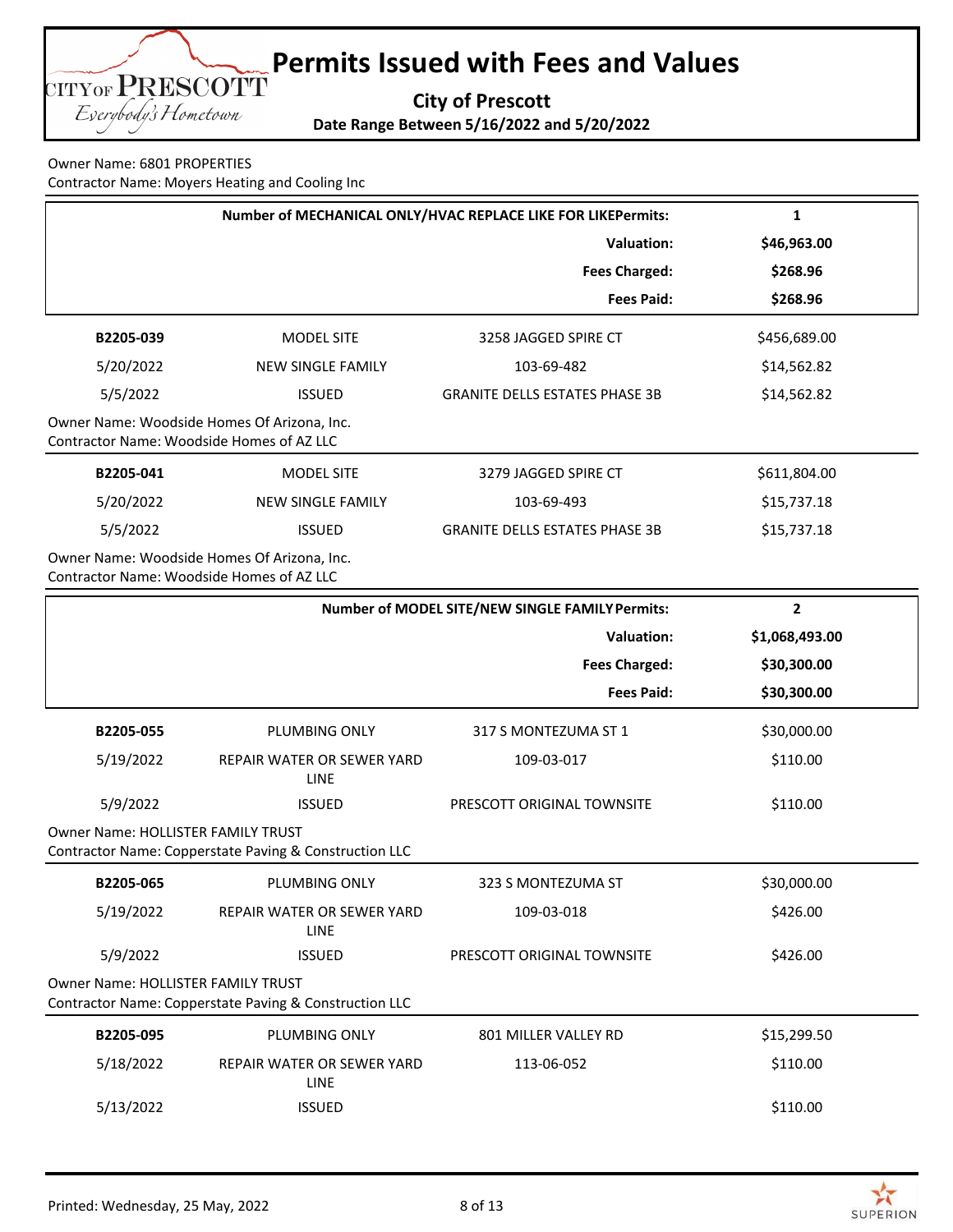

Owner Name: MOUNTAIN MAGGIE'S II LLC Contractor Name: THE PLUMBING STORE

| Number of PLUMBING ONLY/REPAIR WATER OR SEWER YARD LINEPermits: |                                              | 3                                                                  |             |
|-----------------------------------------------------------------|----------------------------------------------|--------------------------------------------------------------------|-------------|
|                                                                 |                                              | <b>Valuation:</b>                                                  | \$75,299.50 |
|                                                                 |                                              | <b>Fees Charged:</b>                                               | \$646.00    |
|                                                                 |                                              | <b>Fees Paid:</b>                                                  | \$646.00    |
| B2205-106                                                       | PLUMBING ONLY                                | 120 JUNIPER RIDGE DR                                               | \$3,000.00  |
| 5/19/2022                                                       | <b>WATER HEATER LIKE FOR LIKE</b><br>REPLACE | 105-03-231                                                         | \$110.00    |
| 5/16/2022                                                       | <b>ISSUED</b>                                | <b>PRESCOTT HIGHLANDS UNITS 2-5</b><br><b>REPLAT</b>               | \$110.00    |
| Owner Name: SERRITELLA LIVING TRUST                             |                                              |                                                                    |             |
| Contractor Name: Delta Mechanical Inc                           |                                              |                                                                    |             |
|                                                                 |                                              | Number of PLUMBING ONLY/WATER HEATER LIKE FOR LIKE REPLACEPermits: | 1           |
|                                                                 |                                              | .                                                                  |             |

|                                                                                                 |                   | <b>Valuation:</b><br><b>Fees Charged:</b><br><b>Fees Paid:</b> | \$3,000.00<br>\$110.00<br>\$110.00 |
|-------------------------------------------------------------------------------------------------|-------------------|----------------------------------------------------------------|------------------------------------|
| B2204-153                                                                                       | <b>REROOF</b>     | 1056 SPIRE DR                                                  | \$35,840.00                        |
| 5/17/2022                                                                                       | <b>COMMERCIAL</b> | 106-08-083C                                                    | \$218.29                           |
| 4/26/2022                                                                                       | <b>ISSUED</b>     | SANDRETTO HILLS PHASE 2 REPLAT<br>LOTS 13-14                   | \$218.29                           |
| <b>Owner Name: RANDY EMBERTON LLC</b><br><b>Contractor Name: Restoremasters Contracting LLC</b> |                   |                                                                |                                    |
| B2205-005                                                                                       | <b>REROOF</b>     | 1040 SANDRETTO DR A                                            | \$43,400.00                        |
| 5/19/2022                                                                                       | COMMERCIAL        | 106-08-012                                                     | \$252.73                           |
| 5/2/2022                                                                                        | <b>ISSUED</b>     | SANDRETTO HILLS PHASE 1                                        | \$252.73                           |
| Owner Name: SANDRETTO PROPERTy<br><b>Contractor Name: Stellar Restoration Services</b>          |                   |                                                                |                                    |
|                                                                                                 |                   | <b>Number of REROOF/COMMERCIAL Permits:</b>                    | $\mathbf{2}$                       |

|                                                                                         |                     | <b>INDITION OF RENOUT/CONTINENCIAL FEITING.</b> |                         |  |
|-----------------------------------------------------------------------------------------|---------------------|-------------------------------------------------|-------------------------|--|
|                                                                                         |                     | <b>Valuation:</b>                               | \$79,240.00<br>\$471.02 |  |
|                                                                                         |                     | <b>Fees Charged:</b>                            |                         |  |
|                                                                                         |                     | <b>Fees Paid:</b>                               | \$471.02                |  |
| ROW2205-007                                                                             | <b>RIGHT OF WAY</b> | 720 N WALNUT ST                                 | \$90,000.00             |  |
| 5/16/2022                                                                               | <b>CONSTRUCTION</b> | 113-06-036                                      | \$50.00                 |  |
| 5/11/2022                                                                               | <b>ISSUED</b>       | <b>CHINESE GARDEN TRACT</b>                     | \$50.00                 |  |
| <b>Owner Name: VIBRANT HOLDINGS LLC</b><br>Contractor Name: Asphalt Paving & Supply Inc |                     |                                                 |                         |  |

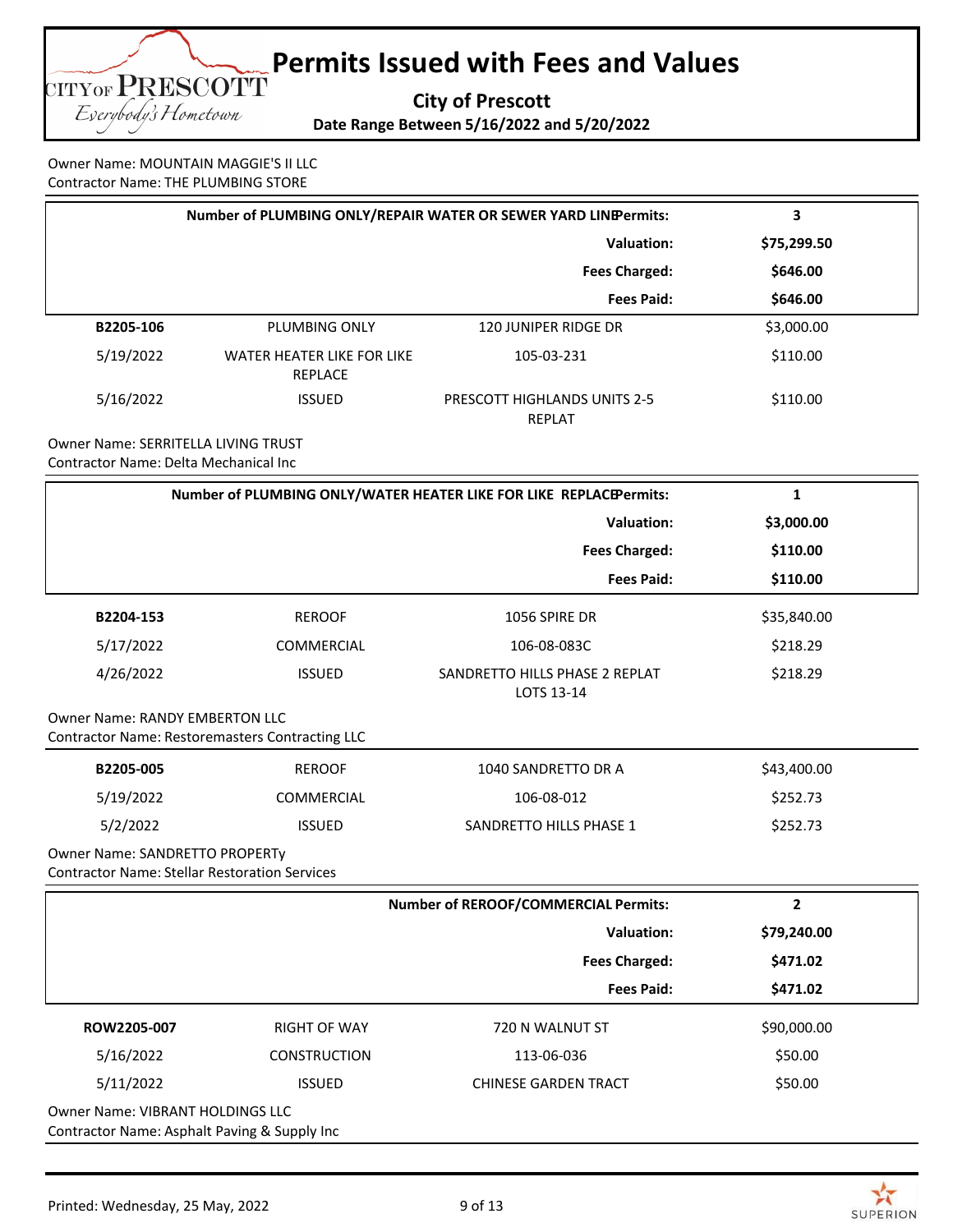**City of Prescott Date Range Between 5/16/2022 and 5/20/2022**

| ROW2205-019 | RIGHT OF WAY        | 325 EASTWOOD DR | \$0.00 |
|-------------|---------------------|-----------------|--------|
| 5/19/2022   | <b>CONSTRUCTION</b> | 110-03-067P     | \$0.00 |
| 5/19/2022   | <b>ISSUED</b>       |                 | \$0.00 |

Owner Name: CITY OF PRESCOTT Contractor Name: Fann Contracting Inc

CITYOF PRESCOTT Eserybody's Hometown

| Number of RIGHT OF WAY/CONSTRUCTIONPermits:                                           |                     | $\overline{2}$                                    |                |
|---------------------------------------------------------------------------------------|---------------------|---------------------------------------------------|----------------|
|                                                                                       |                     | <b>Valuation:</b>                                 | \$90,000.00    |
|                                                                                       |                     | <b>Fees Charged:</b>                              | \$50.00        |
|                                                                                       |                     | <b>Fees Paid:</b>                                 | \$50.00        |
| ROW2205-009                                                                           | <b>RIGHT OF WAY</b> | 1760 MEADOWRIDGE RD                               | \$0.00         |
| 5/16/2022                                                                             | MAINTENANCE         | 116-05-047R                                       | \$0.00         |
| 5/12/2022                                                                             | <b>ISSUED</b>       |                                                   | \$0.00         |
| Owner Name: Arizona Public Service<br>Contractor Name: Arizona Public Service         |                     |                                                   |                |
| ROW2205-010                                                                           | <b>RIGHT OF WAY</b> | 2089 MEADOWRIDGE RD                               | \$0.00         |
| 5/16/2022                                                                             | <b>MAINTENANCE</b>  | 116-06-098C                                       | \$0.00         |
| 5/12/2022                                                                             | <b>ISSUED</b>       |                                                   | \$0.00         |
| Owner Name: Arizona Public Service<br>Contractor Name: Arizona Public Service         |                     |                                                   |                |
|                                                                                       |                     | <b>Number of RIGHT OF WAY/MAINTENANCEPermits:</b> | $\overline{2}$ |
|                                                                                       |                     | <b>Valuation:</b>                                 | \$0.00         |
|                                                                                       |                     | <b>Fees Charged:</b>                              | \$0.00         |
|                                                                                       |                     | <b>Fees Paid:</b>                                 | \$0.00         |
| B2204-136                                                                             | <b>SIGNS</b>        | 1055 IRON SPRINGS RD A                            | \$6,000.00     |
| 5/20/2022                                                                             | <b>FACE CHANGE</b>  | 115-09-026C                                       | \$54.82        |
| 4/22/2022                                                                             | <b>ISSUED</b>       | <b>HINMAN TRACT 1ST</b>                           | \$54.82        |
| Owner Name: WILLOW CREEK INVESTORS LLC<br>Contractor Name: Grace Signs dba Signs Plus |                     |                                                   |                |
|                                                                                       |                     | <b>Number of SIGNS/FACE CHANGE Permits:</b>       | $\mathbf{1}$   |
|                                                                                       |                     | <b>Valuation:</b>                                 | \$6,000.00     |
|                                                                                       |                     | <b>Fees Charged:</b>                              | \$54.82        |

 **Fees Paid: \$54.82 B2204-050** SIGNS SIGNS 1333 IRON SPRINGS RD \$2,500.00 5/18/2022 WALL MOUNT 115-08-077N \$147.64 4/11/2022 SSUED SALE SSUED SALE SSUED SALE SSUED SALE SSUED

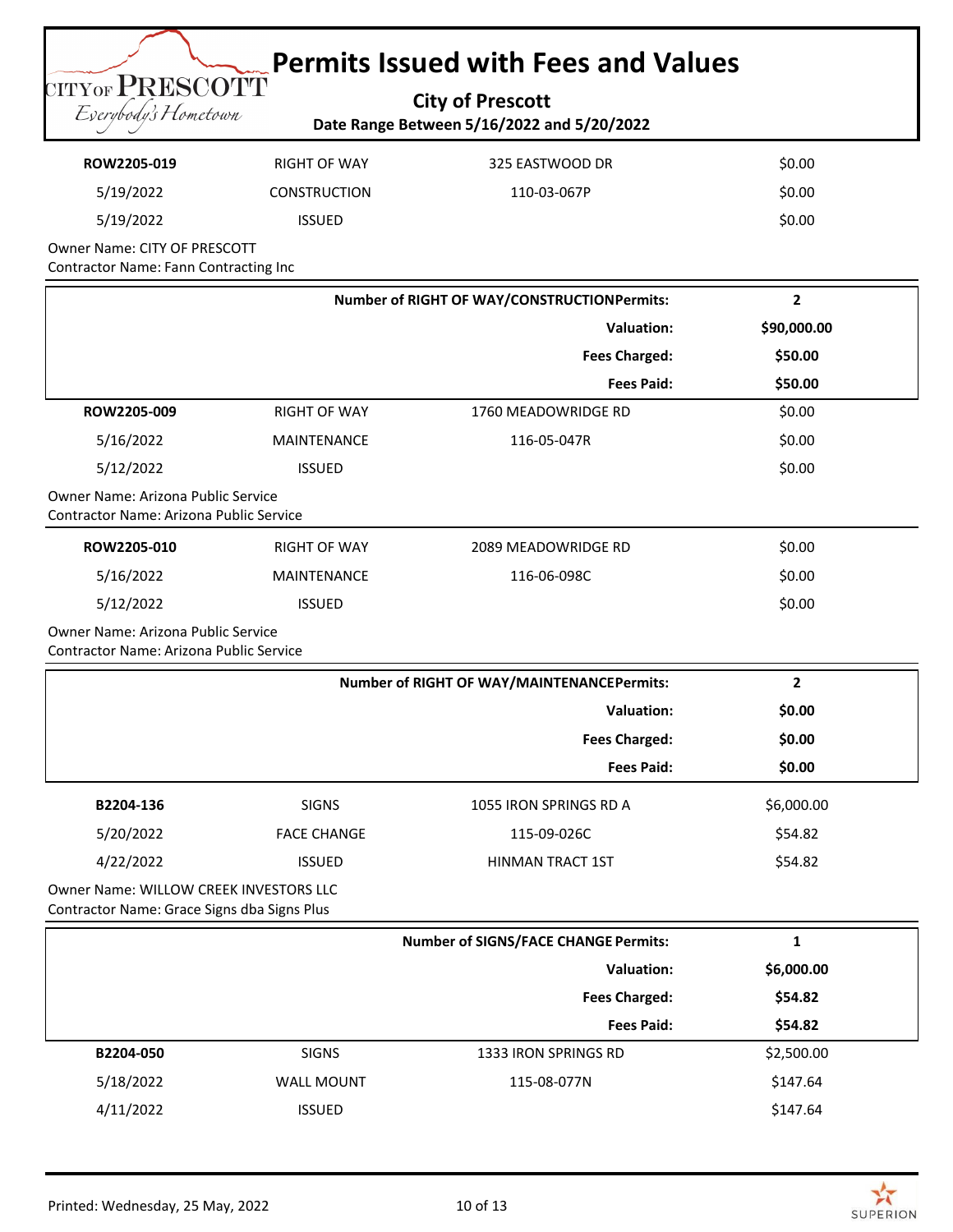**City of Prescott**

**Date Range Between 5/16/2022 and 5/20/2022**

Owner Name: IRON SPRINGS SHOPPING CENTER LLC Contractor Name: YESCO LLC

CITYOF PRESCOTT Eserybody's Hometown

|                                                                                      |                                                  | <b>Number of SIGNS/WALL MOUNT Permits:</b>                                 | 1              |
|--------------------------------------------------------------------------------------|--------------------------------------------------|----------------------------------------------------------------------------|----------------|
|                                                                                      |                                                  | <b>Valuation:</b>                                                          | \$2,500.00     |
|                                                                                      |                                                  | <b>Fees Charged:</b>                                                       | \$147.64       |
|                                                                                      |                                                  | <b>Fees Paid:</b>                                                          | \$147.64       |
| B2112-110                                                                            | SINGLE FAMILY RESIDENTIAL<br>AND DUPLEXES        | 683 W LEE BLVD                                                             | \$530,394.00   |
| 5/20/2022                                                                            | <b>NEW SINGLE FAMILY</b>                         | 112-02-048                                                                 | \$16,459.33    |
| 12/21/2021                                                                           | <b>ISSUED</b>                                    | RANCH AT PRESCOTT UNIT 7 AMND                                              | \$16,459.33    |
| Owner Name: FREMONT RON & BILLI JO JT<br>Contractor Name: Crystal Creek Builders Inc |                                                  |                                                                            |                |
| B2202-001                                                                            | SINGLE FAMILY RESIDENTIAL<br>AND DUPLEXES        | <b>1374 DALKE POINT</b>                                                    | \$519,131.00   |
| 5/20/2022                                                                            | <b>NEW SINGLE FAMILY</b>                         | 115-10-342                                                                 | \$15,396.82    |
| 2/1/2022                                                                             | <b>ISSUED</b>                                    | <b>ENCHANTED CANYON REPLAT LOTS 54</b><br>-61 AND PORTIONS TRACT A         | \$15,396.82    |
| Owner Name: RICHTER-WEST LIVING TRUST                                                |                                                  |                                                                            |                |
|                                                                                      | Contractor Name: Premier Development AZ LLC      |                                                                            |                |
|                                                                                      |                                                  | Number of SINGLE FAMILY RESIDENTIAL AND DUPLEXES/NEW SINGLE FAMILYPermits: | $\overline{2}$ |
|                                                                                      |                                                  | <b>Valuation:</b>                                                          | \$1,049,525.00 |
|                                                                                      |                                                  | <b>Fees Charged:</b>                                                       | \$31,856.15    |
|                                                                                      |                                                  | <b>Fees Paid:</b>                                                          | \$31,856.15    |
| B2203-167                                                                            | SINGLE FAMILY RESIDENTIAL<br>AND DUPLEXES        | 372 VERDE LN                                                               | \$5,000.00     |
| 5/19/2022                                                                            | REMODEL                                          | 108-02-016                                                                 | \$146.00       |
| 3/25/2022                                                                            | <b>ISSUED</b>                                    | <b>WHISPERING PINES</b>                                                    | \$146.00       |
| Contractor Name: P V O Construction LLC                                              | Owner Name: KENNEDY NICOLE A & CLINTON G RS      |                                                                            |                |
| B2204-051                                                                            | SINGLE FAMILY RESIDENTIAL<br><b>AND DUPLEXES</b> | 1876 KINGSWOOD DR                                                          | \$15,000.00    |
| 5/17/2022                                                                            | REMODEL                                          | 100-22-055                                                                 | \$146.00       |
| 4/11/2022                                                                            | <b>ISSUED</b>                                    | KINGSWOOD UNIT 1                                                           | \$146.00       |

| B2205-049 | SINGLE FAMILY RESIDENTIAL<br>AND DUPLEXES | 472 WHETSTINE AVE | \$30,551.00 |
|-----------|-------------------------------------------|-------------------|-------------|
| 5/20/2022 | REMODEL                                   | 116-18-046H       | \$194.20    |
| 5/6/2022  | <b>ISSUED</b>                             |                   | \$194.20    |

 $\geq$ **SUPERION**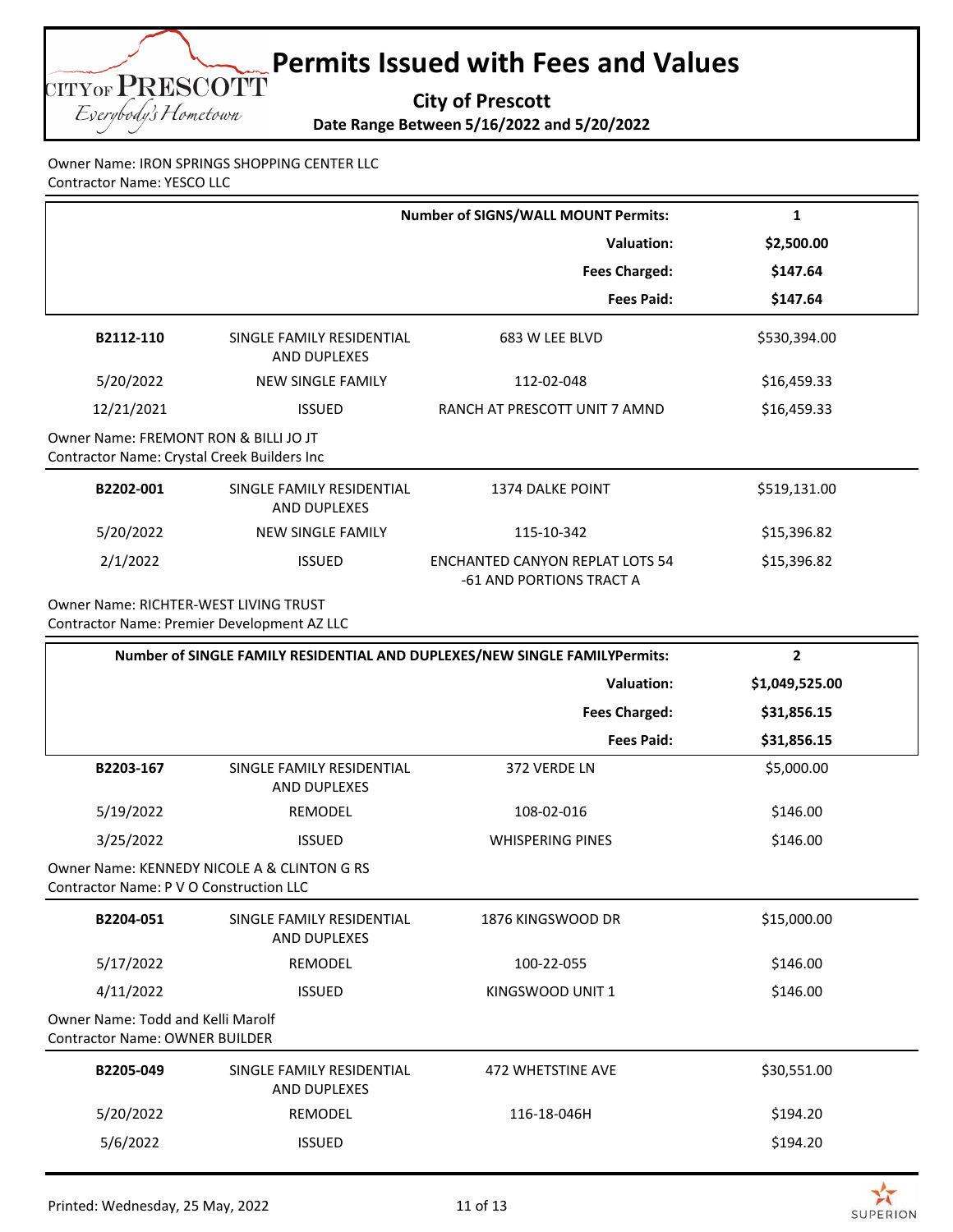**City of Prescott**

Eserybody's Hometown

CITYOF PRESCOTT

**Date Range Between 5/16/2022 and 5/20/2022**

Owner Name: WULFF AARON MICHAEL & MEGAN LYNEE RS Contractor Name: Home Depot U S A Inc

| B2205-078 | SINGLE FAMILY RESIDENTIAL<br>AND DUPLEXES | 928 OLD STAGE RD                                   | \$10,242.00 |
|-----------|-------------------------------------------|----------------------------------------------------|-------------|
| 5/19/2022 | REMODEL                                   | 107-30-002                                         | \$146.00    |
| 5/11/2022 | <b>ISSUED</b>                             | FOREST HYLANDS CONDOS AMENDED<br>REPLAT LOTS 2 & 4 | \$146.00    |

Owner Name: BLACK IAIN ALAN & MIRKA YANIREE RS (BD) Contractor Name: Home Depot U S A Inc

| Number of SINGLE FAMILY RESIDENTIAL AND DUPLEXES/REMODELPermits:                |                                                                                                          |                                                                                                       | 4              |
|---------------------------------------------------------------------------------|----------------------------------------------------------------------------------------------------------|-------------------------------------------------------------------------------------------------------|----------------|
| <b>Valuation:</b>                                                               |                                                                                                          |                                                                                                       | \$60,793.00    |
|                                                                                 |                                                                                                          | <b>Fees Charged:</b>                                                                                  | \$632.20       |
|                                                                                 |                                                                                                          | <b>Fees Paid:</b>                                                                                     | \$632.20       |
| B2204-154                                                                       | SINGLE FAMILY RESIDENTIAL<br><b>AND DUPLEXES</b>                                                         | <b>1957 BOARDWALK AVE</b>                                                                             | \$40,752.00    |
| 5/18/2022                                                                       | WINDOWS AND DOORS NEW<br>AND REPLACE                                                                     | 105-09-239                                                                                            | \$240.67       |
| 4/26/2022                                                                       | <b>ISSUED</b>                                                                                            | <b>CLIFF ROSE UNIT 3 PHASE B</b>                                                                      | \$240.67       |
|                                                                                 | Owner Name: LYNOTT THOMAS JAMES & MICHELLE HANSEN RS<br>Contractor Name: Southwest Windows and doors LLC |                                                                                                       |                |
| B2205-058                                                                       | SINGLE FAMILY RESIDENTIAL<br>AND DUPLEXES                                                                | 3010 SHEKINAH DR                                                                                      | \$21,810.00    |
| 5/17/2022                                                                       | WINDOWS AND DOORS NEW<br><b>AND REPLACE</b>                                                              | 106-18-220                                                                                            | \$154.37       |
| 5/9/2022                                                                        | <b>ISSUED</b>                                                                                            | <b>WILLOW LAKE ESTATES UNIT 2</b><br>AMENDED                                                          | \$154.37       |
| Owner Name: SCHEIDT IRENE MAY (BD)                                              | Contractor Name: Southwest Windows and doors LLC                                                         |                                                                                                       |                |
|                                                                                 |                                                                                                          | Number of SINGLE FAMILY RESIDENTIAL AND DUPLEXES/WINDOWS AND DOORS NEW AND<br><b>REPLACE Permits:</b> | $\overline{2}$ |
|                                                                                 |                                                                                                          | <b>Valuation:</b>                                                                                     | \$62,562.00    |
|                                                                                 |                                                                                                          | <b>Fees Charged:</b>                                                                                  | \$395.04       |
|                                                                                 |                                                                                                          | <b>Fees Paid:</b>                                                                                     | \$395.04       |
| ENG2205-007                                                                     | <b>UTILITY MISC</b>                                                                                      | 110 GRACE AVE                                                                                         | \$350.00       |
| 5/17/2022                                                                       | <b>HYDRANT TEST</b>                                                                                      | 111-12-006                                                                                            | \$135.83       |
| 5/16/2022                                                                       | <b>ISSUED</b>                                                                                            | THUMB BUTTE TRACT                                                                                     | \$135.83       |
| <b>Owner Name: MC Builders LLC</b><br>Contractor Name: Arizona Flow Testing LLC |                                                                                                          |                                                                                                       |                |
| <b>ENG2205-008</b>                                                              | <b>UTILITY MISC</b>                                                                                      | 2125 HIBISCUS CIR                                                                                     | \$0.00         |
| 5/17/2022                                                                       | <b>HYDRANT TEST</b>                                                                                      | 105-03-364                                                                                            | \$45.64        |